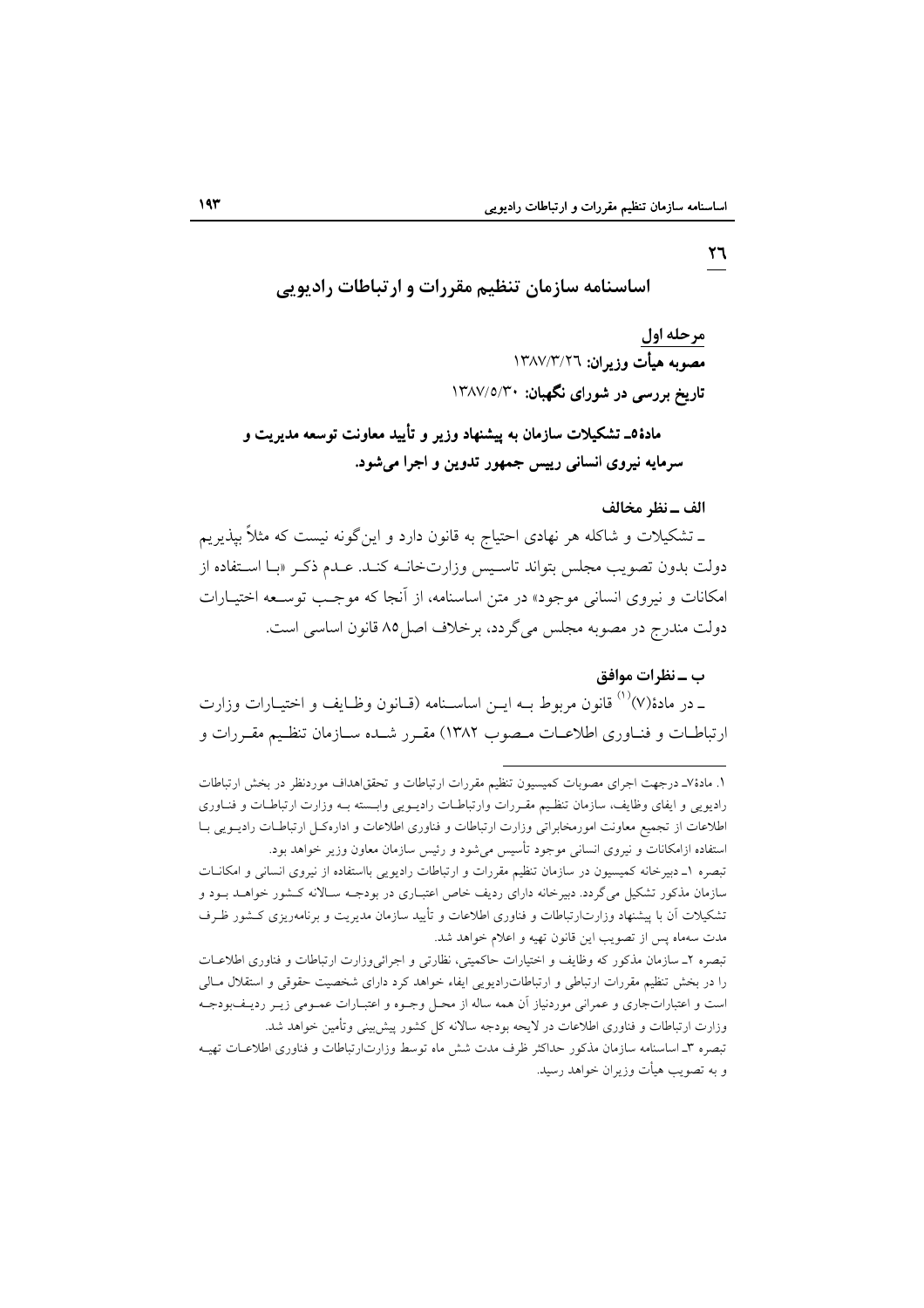ارتباطات رادیویی، از تجمیع معاونت امور مخابراتی وزارت ارتباطات و فناوری اطلاعــات و اداره کل ارتباطات رادیویی با استفاده از امکانات و نیروی انسانی موجود تاسـیس شــود و رئيس سازمان معاون وزير خواهد بود. در اساسنامه هم آمده كه هزينــههــا و درآمــدهاي سازمان باید در بودجه سالانه دولت مقرّر شود؛ به عبارت دیگر، هم دولت و هــم مجلــس در خصوص ان اظهارنظر میکنند.

ـ عبارت «استفاده از امکانات و نیروی انسانی موجود» افاده حصر نمیکند به این معنــا که دولت موظف است از نیروهای موجود ضرورتا استفاده نماید. لکن منعی به اســتفاده از نیروهای خارج از این مجموعه ندارد. به همین دلیل، عدم ذکر عبــارت مزبــور، خللــی بــه اساسنامه مزبور وارد نمیسازد.

ـ از انجا که قانون وظایف و اختیارات وزارت ارتباطـات و فنــاوری اطلاعــات طــرح بوده، برای احتراز از مغایرت با اصل۷۵ قانون اساسی، تاکید کرده که سازمان مزبور، بــدون استخدام نیروی جدید و استفاده از امکانات هزینهبر تشکیل شـود. معهـذا، چنانچــه منـابع موجود برای استخدام نیروهای جدید کفایت کرد، ایـرادی بـر اسـتخدام نیروهـای جدیـد وارد نيست.

ـ قانون مقرر داشته که سازمانی با امکانات نیروی انسانی موجود شکل گیــرد. ایــنجــا مقنن مرادش تشکیل سازمان بوده است و ادامه حیات و کار این سازمان بر اسـاس قواعــد و مقررات موجود است و بر اســاس ان ضــوابط بودجــهاش تنظـيم و نيــروى انــسانىیاش کاهش و افزایش مییابد.

ــ از انجا که طبق اصل۱۲۲ قانون اساسی، امـور نیـروی انــسانی در اختیــار ریــیسجمهـور است، لذا تشکیلات این سازمان باید به تأیید معاونت توسعه مـدیریت و سـرمایه نیــروی انساني رييسجمهور برسد.

666666666666666666666666

مادهٔا– وظایف و اختیارات سازمان به شرح زیر میباشد:

۱\_صدور پروانه فعالیت و بهرهبرداری برای ارایه هرگونه خدمات مخابراتی، پستی و فناوری اطلاعات شامل شرایط، ضوابط و چگـونگی جبـران خــسارات ناشی از عدم اجرای انها در چــارچوب مــصوبات کمیــسیون تنظـیم مقــررات ار تباطات.

 $\dots$  -  $\mathsf{r}$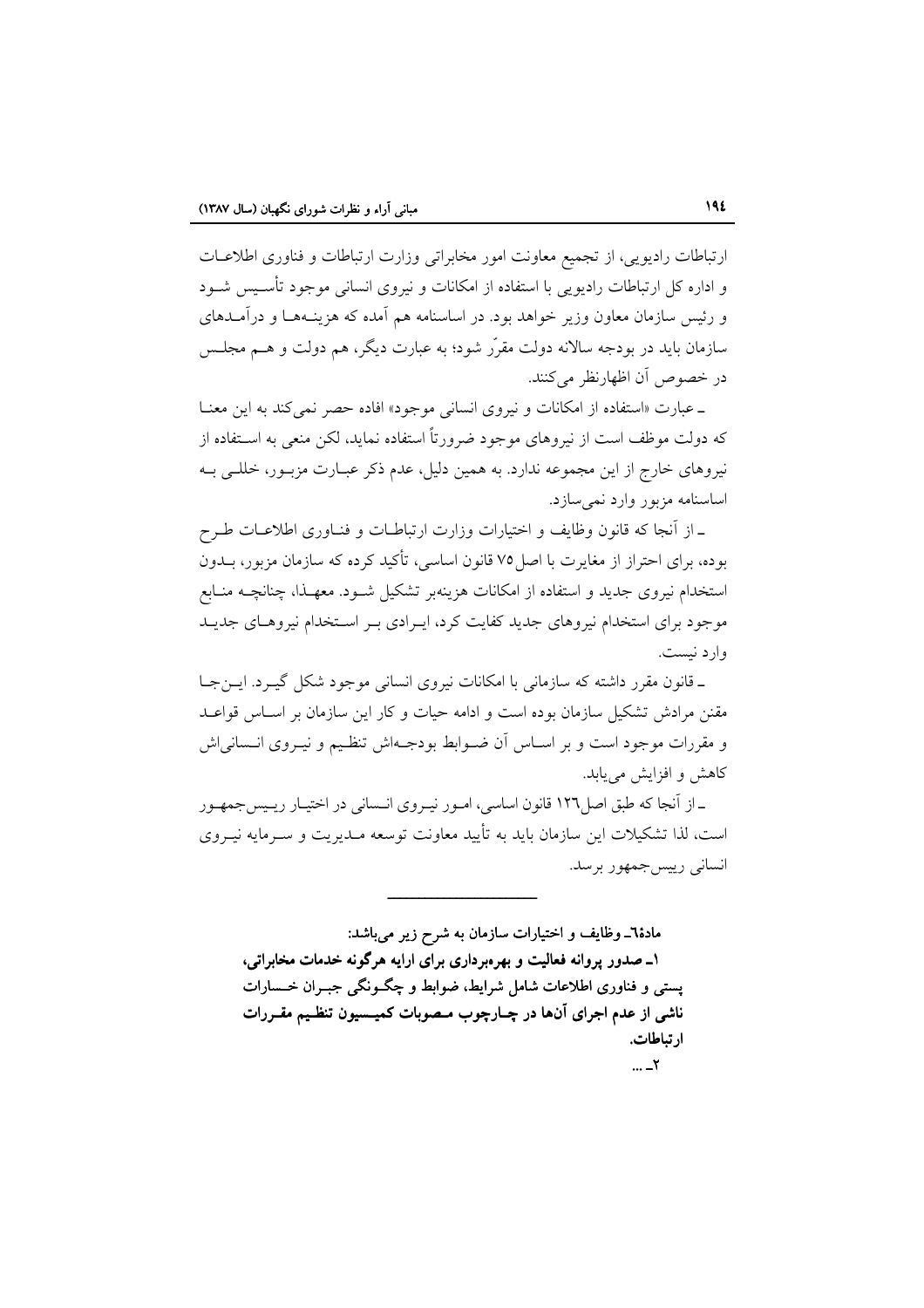۸ـ تنظیم، مدیریت کنتــرل فــضای فرکانــسی کــشور و تــدوین مقــررات و تصویب ضوابط و جداول و معیارهای استفاده بهینـه از فرکـانس و نظـارت و حاکمیت بر طیف و جدول ملی فرکانس.  $\mathcal{L}$ ...

**الف \_نظرات مخالف** 

ـ از أنجا که اطلاق تعیین ضوابط و چگونگی جبران خسارات ناشــی از عــدم اجــرای فعالیتها، مشتمل بر امور دارای ماهیت تقنینی نیز میگردد. واگذاری ان به ســازمان مزبــور. در تغایر با اصل۸۵ قانون اساسی میباشد.

ـ از انجا که اطلاق بند(۸) مادهٔ(٦) شامل مدیریت کنتـرل فـضای فرکانــسی نیروهــای مسلح و سازمان صدا و سیما میگردد، و این نهادها بر اساس بند(٤) اصــل۱۱۰ و اصــل۱۷۵ قانون اساسی، زیر نظر رهبری فعالیت میکنند، این بند مغایر با قانون اساسی است.

ب ــ نظر موافق

ـ نظري ابراز نشد.

ج *ــ تص*ميم شورا بند ۸ مادهٔ۲، با ۷ رأی موافق، مغایر با بند(٤) اصل ۱۱۰ و اصل۱۷۵ قانون اساسی شناخته شد.

666666666666666666666666

مادهٔا– وظایف و اختیارات سازمان به شرح زیر میباشد:  $\dots -$ ۱۰\_ انجام کلیه وظایف و اختیارات وزارت ارتباطات و فنــاوری اطلاعــات مندرج در قانون استفاده از بی سـیمهــای اختــصاصی و غیرحرفــهای ــ مــصوب ۱۳٤۵\_ و اصلاحات بعدی ان و کلیه تعهدات بین|لمللی مـرتبط کــه جمهـوری اسلامی ایران بر اساس قانون ملزم به رعایت انها میباشد.  $... - 11$ 

الف ـ نظر مخالف

ـ از انجا که قــانون اســتفاده از بــىسـيمهــاى اختــصاصى و غيرحرفـهاى (امــاتورى) مصوب پیش از انقلاب اسلامی بوده، و ارتش و رادیو تلویزیون زیــر نظــر رئــیس کــشور اداره نمی گردیده و تحت مدیریت دولت بوده اسـت، فلــذا الــزام بــه اجــرای ایــن قــانون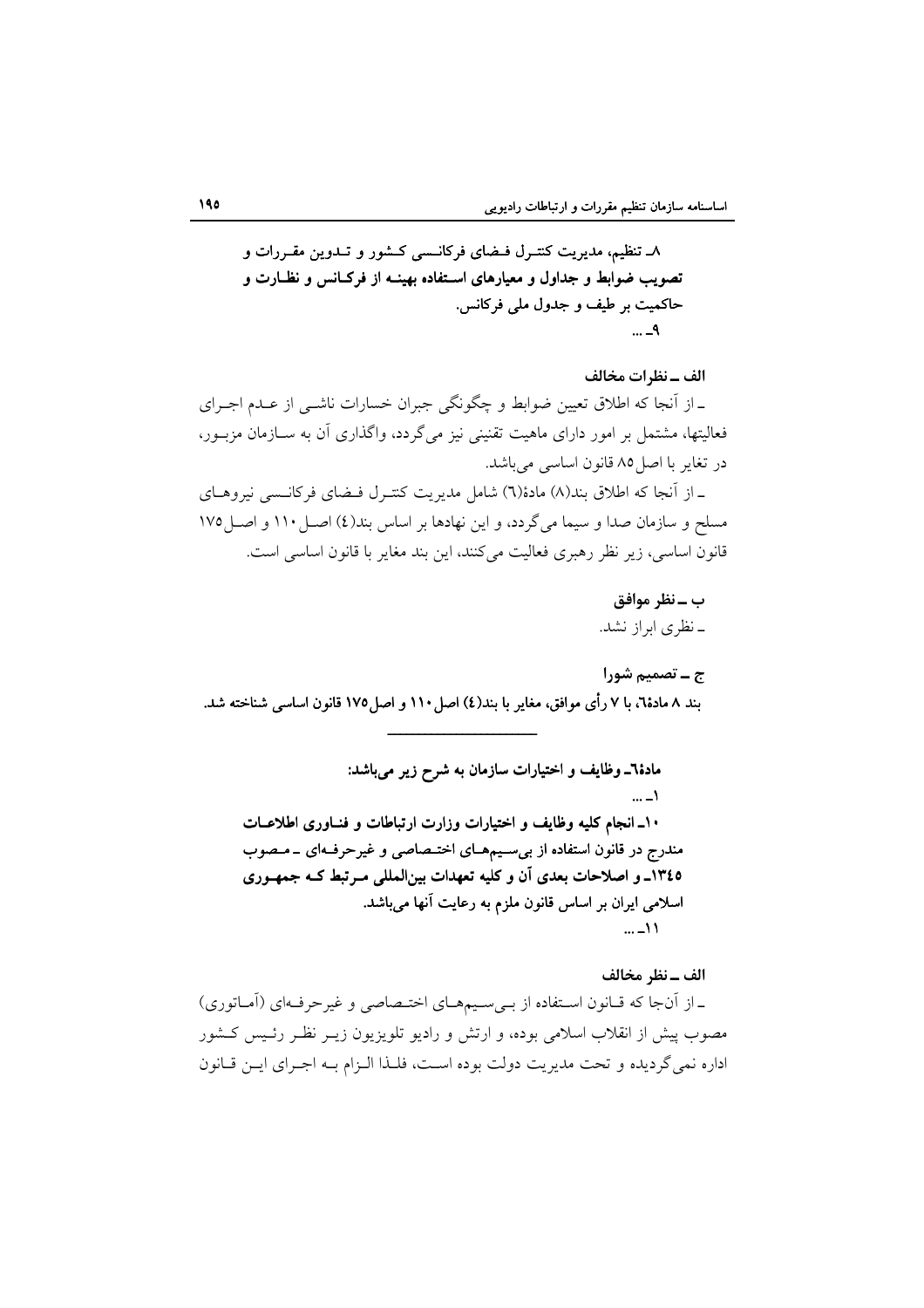موجب خروج مدیریت امور مخابراتی نیروهای مسلح و صدا و سیما از زیر نظـر رهبــری میگردد. به همین جهت، این بند مغایر اصول ۱۱۰ و ۱۷۵ قانون اساسی میباشد.

ب ـ نظر موافق

ـ آنچه در این قانون آمده است بی سیمهای شخصی و رادیوهای غیرحرفهای است ک به طور مثال در یک مجتمع ساختمانی محدود استفاده می شود که بر اساس قانون استفاده از بی سیمهای اختصاصی و غیرحرفهای بایـد مجـوز و پروانـه لازم را کـسب کننـد، و بـر اساس اساسنامه جدید مرجع اعطای مجوز سازمان تنظیم مقـررات و ارتباطــات رادیــویی شده است و تأکید شده است دستگاههای دولتی معاف از کسب این پروانه هستند.

مادة\\_وظايف و اختيارات سازمان به شرح زير مي باشد:  $...$ ۱۱ـ انجام امور تحقیقاتی و ارایه أموزشهای تخصصی مرتبط و اطلاعٖرسانی عمومی در زمینه ارتباطات مجاز رادیویی با استفاده از توانمندیهای بخـش(مـای دولتي و غيردولتي.  $1.11$ 

## الف ـ نظر مخالف

ـ از آنجا که اطلاق این بند شامل مدیریت کنترل فضای فرکانـسی نیروهـای مـسلح و سازمان صدا و سیما می گردد، و این نهادها بر اساس بند(٤) اصل ١١٠ و اصل۱٧٥ قـانون اساسی، زیر نظر رهبری فعالیت میکنند، این بند مغایر با قانون اساسی است.

> ب ــ نظر موافق ـ نظرى ابراز نشد.

## نظریه (مرحله اول) شورای نگهبان $^{(1)}$

بند(۸) مادهٔ(٦) از این جهت که فرکانس ارتش و نیروهای مسلح را نیز در بر میگیرد، مغایر اصول ۱۱۰ و ۱۷۵ قانون اساسی شناخته شد.

۱. مندرج در نامه شماره ۸۷/۳۰/۲۸۳۸۵ مورخ ۸۷/٦/۳ شورای نگهبان، خطاب به معاون اول رییسجمهور.